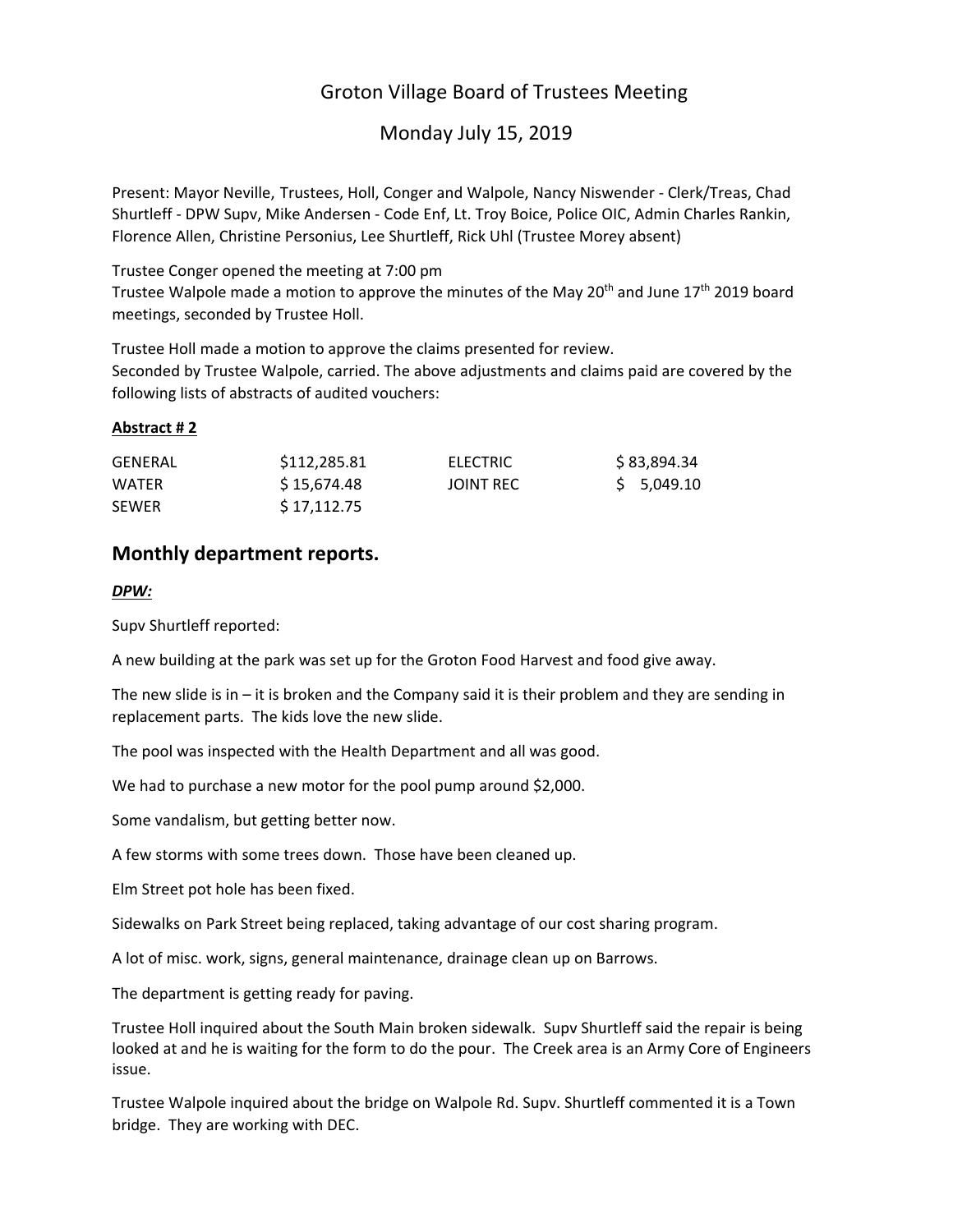## *Electric*

Supervisor Teeter reported:

Tom Billups and Mike Perkins attended a basic meter school in June. They are looking at holding advanced schools.

They have been doing a lot of tree trimming. Some of the trees in back of the trailer park were difficult to get to. They are looking at putting in a little roadway to access this area.

August – Line school and annual pole rescue.

Planned outage is for July 28<sup>th</sup> and a rain date of August 4<sup>th</sup>. Greene and Marathon will be here to help. They will be checking and testing & cleaning the substation.

## *Code Enforcement*

Code Officer Anderson reported:

20 roofing and window permits – total cost of \$104,000, \$48,000 on Building permits – mostly decks.

Auctions: Plastisol, 201 Elm St, 133 Cayuga. Mike will be out for surgery for a couple of weeks and Rick Fritz will be handling the code inspections.

### *Groton Fire Department:*

Lee Shurtleff reported for Chief Ben Nelson:

Jr Fire Fighter Camp began tonight.

Fireworks came off without a hitch.

### *Police Report*

**Lt. Boice reported:** Call volume has gone up 87% higher than last year. Some of this due to new reporting, but still many more calls. Mainly due to new people in town.

Fireworks went off great. We may need to set up something for the Main St. open lot if it is used next year.

### **Action Items:**

Record - Timothy Potter's application to join the GFD The Citizens Hook and Ladder Company.

Trustee Walpole made a motion to approve change in 2019 Final Village Tax Roll to correct omission of Agricultural ceiling exemption for George & Brenda Talbot properties. Total exemption of \$61,916 for a tax reduction of \$564.58 seconded by Trustee Holl, carried.

Trustee Walpole made a motion to approve the American Legion temporary waiver of the Village Noise Ordinance for August 23<sup>rd</sup> & 24<sup>th</sup>, seconded by Trustee Holl, carried.

Trustee Holl made a motion to approve the Groton Olde Hone Days Festival Permit for August 22-24, 2019, seconded by Trustee Walpole, carried.

Trustee Holl made a motion to approve the Groton Olde Home Days Fireworks by Young Explosives. Saturday night, seconded by Trustee Walpole, carried.

Trustee Walpole made a motion to accept the resignation of Floyd Ferris as Electric Inspector due to retirement on July 27, 2019, seconded by Trustee Holl, carried.

Trustee Holl made a motion to have the Mayor reappoint Floyd Ferris as Electric Inspector as of July 29, 2019, seconded by Trustee Walpole, carried.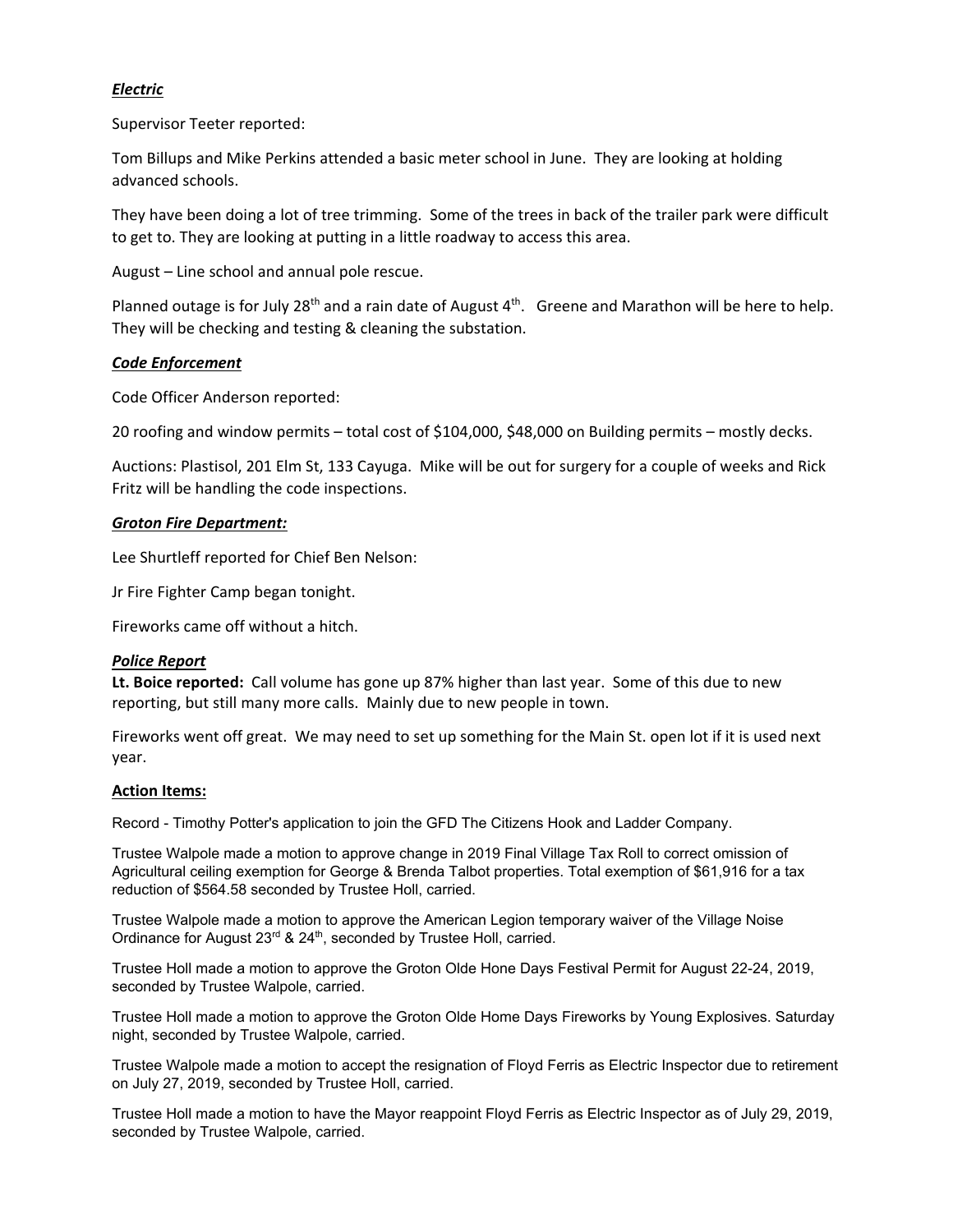Trustee Walpole made a motion to accept a resolution to deem the old chipper as surplus equipment that is shared with the Town – the parts to fix it are more than it is worth. The Town has approved to deem it surplus, seconded by Trustee Holl, carried.

Admin Rankin reviewed the Safety Committee Guidelines, who the members are, and the possibility of a rotating member – non supervisory level to participate.

Trustee Walpole made a motion to approve the Safety Committee Guidelines, seconded by Trustee Holl, carried.

Admin Rankin handed out the Groton section of the IEEP annual report. The full report is available upon request.

#### *Old Business*

Clerk Niswender provided an update on Blanchard Heights/Spring Street Easement. She spoke with the attorneys of Franziska Racker's Center. They requested a survey map with Franziska Racker's Center listed as owner. She spoke with Brian Klumpp, who updated the map with their name listed on it and sent to their attorneys.

Presentation from Rick Uhl on update of his proposed road.

He presented some quotes for 2 phases. The first phase is about \$75,000. He would get a letter of credit for this amount. He would like to know if the board is agreeable to this. The board has previously agreed to this being done in phases and will agree to this amount.

Supervisor Shurtleff mentioned once we have a letter of credit, then we would send it to CT Male for review.

Phase one 540 feet. A driveaway or cul-de-sac suitable for fire trucks to turn around will be required.

Discussion continued on details of materials, labor and emergency turnarounds.

Rick Uhl should have a letter of credit within the next week and will bring it in to the office.

#### *New Business*

Presentation from Christopher Dempsey on property proposal:

Christopher Dempsey handed out a proposal for the new building and other properties.

His proposal included the Fire Department purchasing and moving to the old Plastisol Building, The Police Station moving to the building behind the current fire station. The Main Street location property would be sold back to the bank or exchanged to his business. His business would build an office building/community room that could be leased to the Village. Then his business would arrange to demolish the current fire department building. The current Village office at 143 Cortland Street would be sold or exchanged to his business, which he would resell as a business. From these proceeds he could look at updating the basketball court at Sykes Park, purchasing property on North Parkway for residential construction and purchasing a field on Walpole Road for an additional ballfield.

Items were discussed and will be presented at a Special Village Board Building Committee meeting on a later date.

Admin Rankin presented options to update the code - Skate Parks Chapter 112 – look at removing or rewriting to fit sidewalks. Parks and playgrounds Chapter 145 – We should add something in for Trails. The Village Board members agree that this would be good.

CWSRF Engineering Planning Grant - CT Male is to provide us with a quote and is waiting to get a quote from the camera business.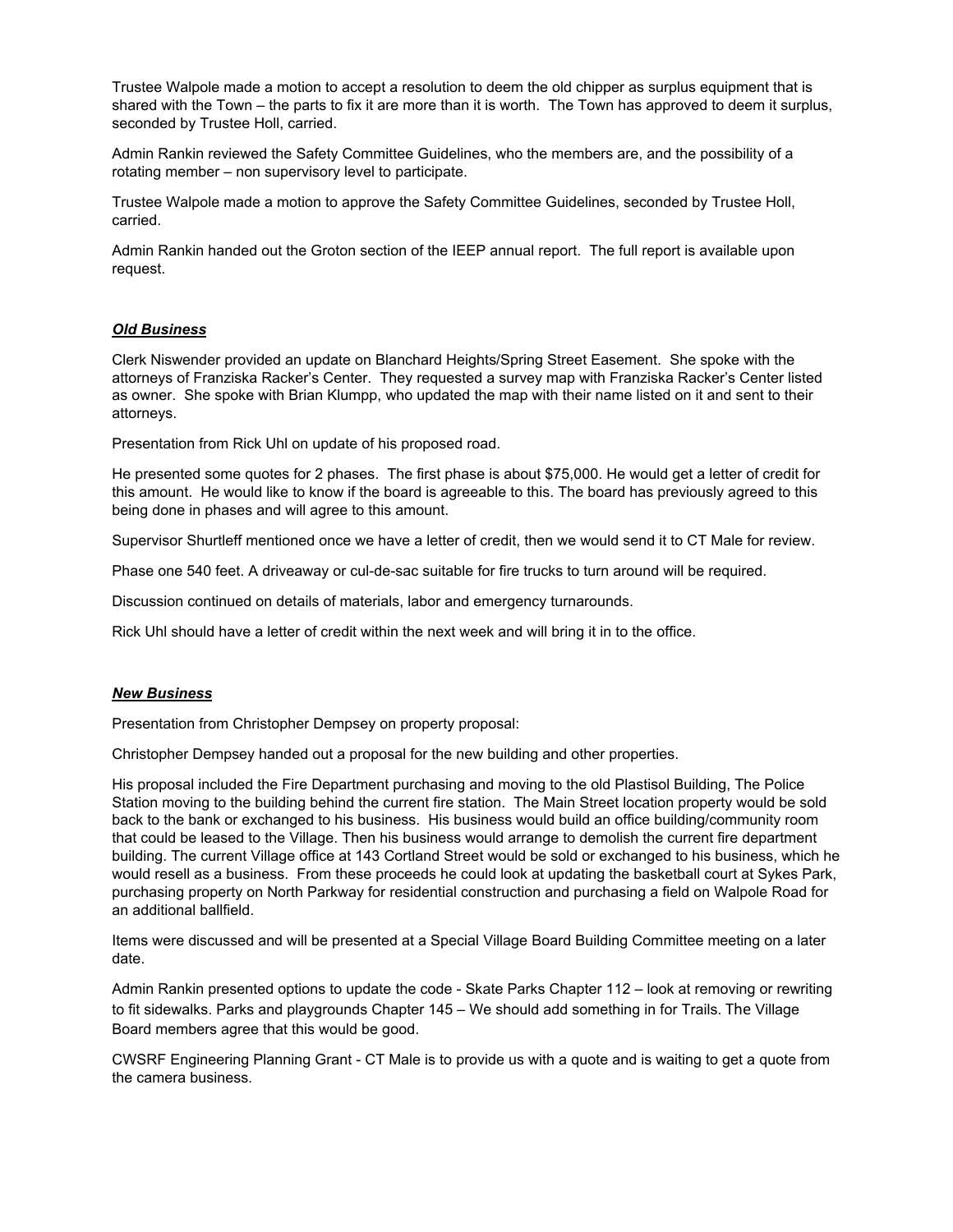### **Public Comments:**

Flo Allen and Christine Personius presented a rough draft of what is happening for Groton Olde Home days.

There should be 100 cars for the car show – need to block off portions of the Village Main Street Lot for the whole Day on Saturday for the car show, circus and fireworks. The south side will be available for parking.

Trustee Holl made a motion to adjourn to executive session to discuss property sale at 8:14 pm

Trustee Walpole made a motion to return from executive session 8:45pm 2<sup>nd</sup> Conger

During the Executive session the following items were discussed:

A request was made from Eric Ramey of 111 Pasadena Ave to purchase a piece of land to add an extension to his property.

Trustee Holl made a motion to send a letter stating we would consider the sale of the property if he paid for the cost of the appraisal, attorney fees and all other expenses, seconded by Trustee Conger, carried.

Trustee Conger made a motion waive the permit fee for the town barn roof as an exchange of services seconded by Trustee Holl, carried.

Trustee Conger made a motion made to adjourn 8:47pm

Nancy Niswender Clerk Treasurer